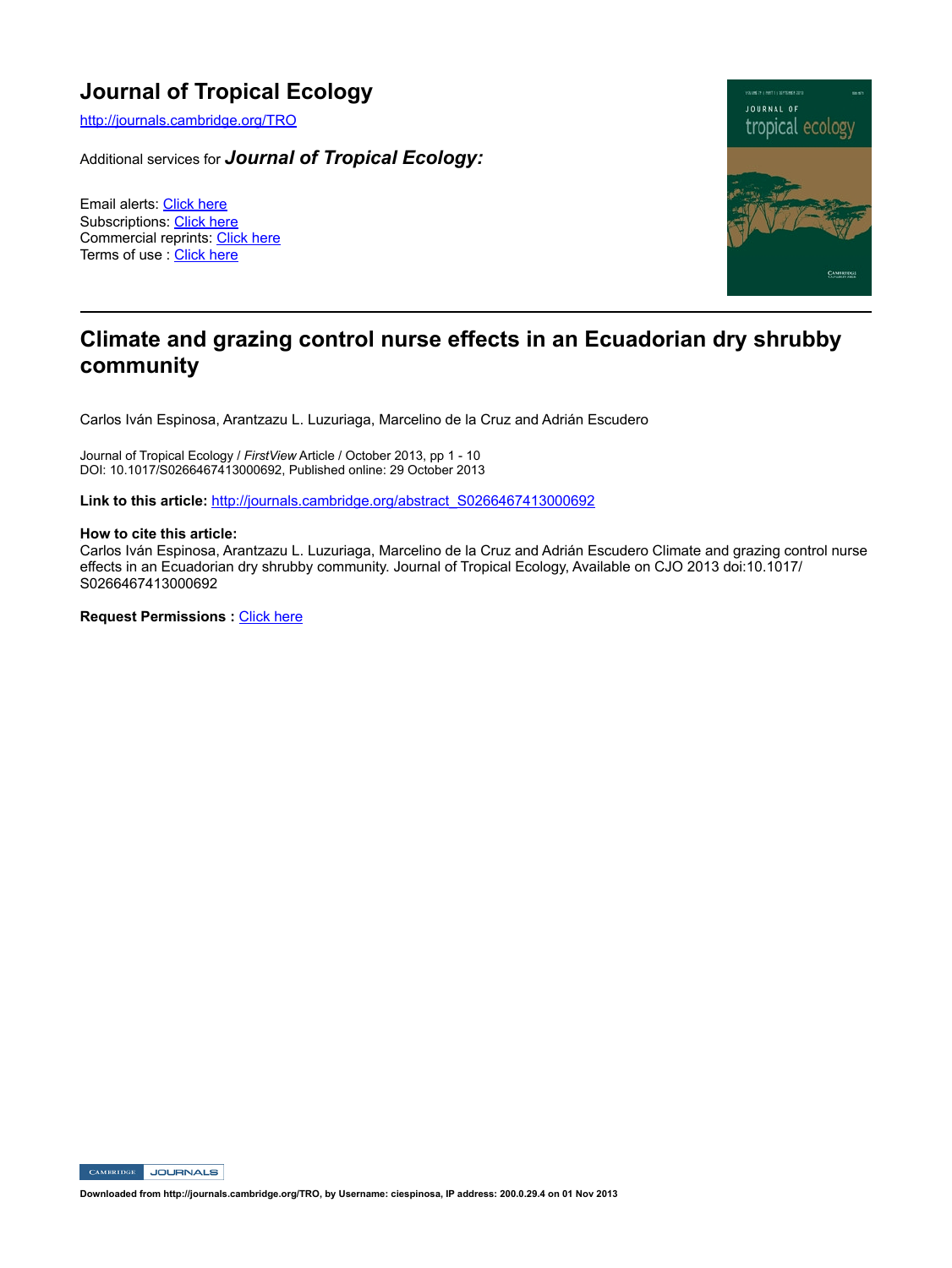# Climate and grazing control nurse effects in an Ecuadorian dry shrubby community

Carlos Iván Espinosa<sup>\*,1</sup>, Arantzazu L. Luzuriaga†, Marcelino de la Cruz† and Adrián Escudero†

∗ Instituto de Ecolog´ıa. Universidad Tecnica Particular de Loja, San Cayetano Alto, Marcelino Champagnat, Loja, Ecuador ´

 $\dagger$  Departamento de Biología y Geología, ESCET, Universidad Rey Juan Carlos, Móstoles, E-28933, Madrid, Spain

(*Received 13 March 2013; revised 2 October 2013; accepted 3 October 2013*)

**Abstract:** Positive plant interactions have strong effects on plant diversity at several spatial scales, expanding species distribution under stressful conditions. We evaluated the joint effect of climate and grazing on the nurse effect of *Croton wagneri*, by monitoring several community attributes at two spatial scales: microhabitat and plant community. Two very close locations that only differed in grazing intensity were surveyed in an Ecuadorian dry scrub ecosystem. At each location, two  $30 \times 30$ -m plots were established at four altitudinal levels (1500, 2630, 1959 and 2100 m asl) and 40 microsites were surveyed in each plot. *Croton wagneri* acted as community hubs, increasing species richness and plant cover at both scales. Beneath nurses mean richness and cover values were 3.4 and 21.9%, and in open areas 2.3 and 4.5%, respectively. Magnitude of nurse effect was dependent on climate and grazing conditions. In ungrazed locations, cover increased and diversity reduced with altitude, while grazed locations showed the opposite trend. In ungrazed plots the interactions shifted from positive to negative with altitude, in grazed locations interactions remained positive. We conclude that the nurse effect is a key mechanism regulating community properties not only at microsite but also at the entire community scale.

**Key Words:** altitude, biotic indices, community ecology, *Croton wagneri*, diversity, Ecuador, environmental gradient, facilitation, patch structure, spatial scale

# **INTRODUCTION**

Understanding the mechanisms driving the maintenance of species diversity in plant communities has remained central to ecology (Callaway 2007). It is well known that plant–plant interactions and especially positive ones have strong direct and indirect effects on plant diversity at different spatial scales (Callaway 1997, Crain & Bertness 2006, Soliveres *et al*. 2011). Nurse plants improve habitat conditions for less-tolerant species and, as a consequence, it may locally increase species diversity (Hacker & Gaines 1997) and expand species distribution over environmental gradients (Crain & Bertness 2006).

In drylands, vegetation usually occurs as conspicuous patches embedded in a matrix of bare ground (Aguiar & Sala 1999). These vegetation patches play an important role in community diversity and ecosystem function through seed trapping (Escudero *et al.* 2004), alleviating harsh conditions (Maestre&Cortina 2005) and as a refuge for herbivores (Aguiar & Sala 1999). Several studies have evaluated the differences in diversity between cushions and open areas by using well-known interaction indices based on pairwise comparisons between microsites (Armas *et al*. 2008). However, few studies have scaled up the importance of facilitation to the entire community (Cavieres & Badano 2009, Tewksbury & Lloyd 2001, Xu *et al*. 2010).

Although climate and grazing are acknowledged to be two of the most crucial limiting forces determining plant community assemblage there is little information about the joint effect of the two factors on the effects of nurse plants (Maalouf*et al*.2012) and eventually on community properties. Our main goal was to evaluate the joint effect of climate stress and grazing pressure on the magnitude of the nurse effect on several community attributes (richness, diversity and plant cover) at two spatial scales (microsite and the entire community). We used altitude as a surrogate of predictable climate variation (Körner  $&$ Paulsen 2004)

A huge effort has been devoted to describing facilitation processes in very different ecosystems. Nevertheless,

<sup>&</sup>lt;sup>1</sup> Corresponding author. Email: ciespinosa@utpl.edu.ec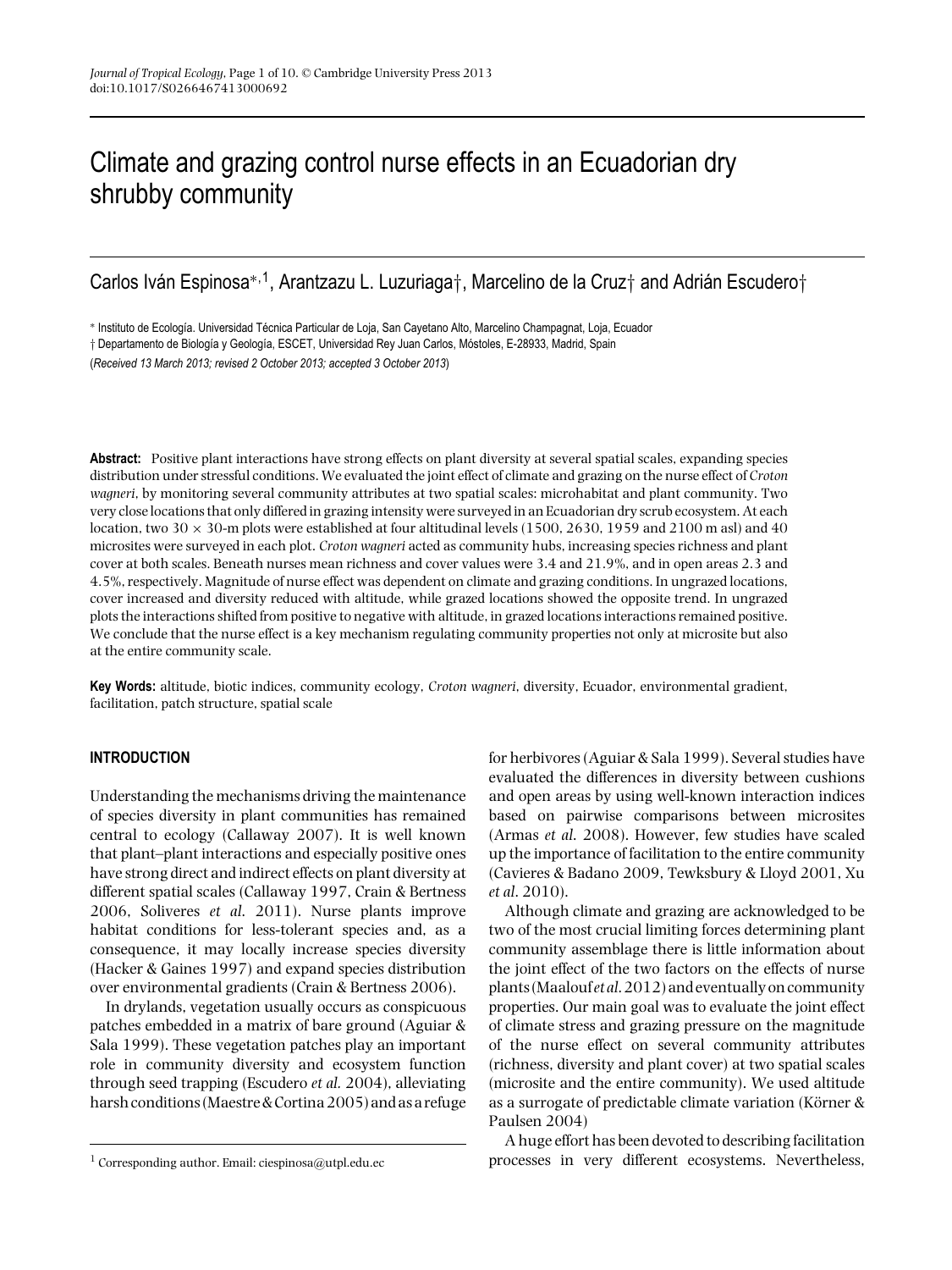there are no studies exploring this topic in tropical dry ecosystems. We conducted a field survey in the Ecuadorian dry montane scrub ecosystem, which is especially suitable because the community is dominated by a single nurse plant along a very long altitudinal gradient. In this dry ecosystem, the relationship between environmental stress and altitude is opposite of that in other latitudes: climate at low altitudes is more stressful, with low water availability and high temperatures, while climate becomes milder towards higher altitudes with an increase in precipitation (Espinosa *et al*. 2013).

The working hypotheses are: (1) nurse plants increase species performance and diversity both at the microsite and at the entire community scales under stressful conditions; (2) the nurse effect on community properties is jointly modulated by abiotic stress (altitude) together with biotic disturbance levels (grazed *vs*. ungrazed); (3) the proportion of species that expanded their distribution range due to the presence of nurse plants, will increase with climatic stress and grazing pressure, since nurse plants wouldimprovelocal environmental conditions and create herbivore-free gaps; (4) nurse plants exert speciesspecific facilitation effects.

# **METHODS**

# **Study area**

Our study was conducted in the Ecuadorian dry montane scrub ecosystem. This ecosystem occurs in some inter-Andean dry valleys between 1400 and 2500 m asl and it is characterized by a strong andlong dry season (Figure 1). Vegetation cover appears as patches dominated by Croton wagneri Müll. Arg. embedded in a matrix of bare ground. Croton wagneri is an endemic but locally abundant shrub (Ulloa & Jørgensen 1995). It grows together with other rare xerophytic and spiny perennial species (Sierra 1999).

The valley of Catamayo (Loja province, Ecuador), one of the best-preserved dry montane scrub ecosystems, constitutes an ideal natural model because the shrubby community dominated by *C. wagneri* extends throughout a long altitudinal gradient. We selected one of these stands, in the locality named Chinchas, which has experienced seasonal grazing by cattle over the last 20 y. Grazing occurs during the short rainy season (between January and April) with stock densities of 1– 3 animals ha<sup> $-1$ </sup>. We selected also another locality 4 km away (Alamala) that has remained undisturbed during the same period. Both localities were similar in relation to the geological substrata, inclination, orientation and rainfall distribution.

As there are no reliable climatic data available in the area, temperature and precipitation sensors (Extech RHT10) were placed directly on the soil at three altitudinal levels (1500, 1690 and 2100m asl)in Alamala.Measures were recorded each minute between January 2010 and December 2011. We built a climatic diagram (Walter & Lieth 1960) using the package climatol implemented in R environment (Guijarro 2011). Around 80% of precipitation was recorded between February and March (Figure 1). Mean temperature at soil level and mean precipitation differences between upslope and downslope locations were 4.5 °C and 139 mm respectively (Figure 1). Water deficit  $(P < 2T)$  was prevalent 10 months a year. This pattern was consistent at the three altitudinal levels.

## **Sampling design**

In both localities, the altitudinal range was evenly divided to establish sampling sites at four altitudes, grazed locations were located between 1450 m to 2100 m and ungrazed locations between 1550 m and 1950 m. At each altitude, two 30  $\times$  30-m plots were established (16 plots) on a representative and homogeneous portion of the scrubland. Plots at each altitude were located no more than 500 m apart from each other (mean distance was 200 m). In each plot four 30-m-long transects parallel to the maximum slope and 8 m apart from each other were established. In each transect, 20 contiguous  $1.5 \times 1.5$ -m quadrats were placed and the cover of every perennial plant species was recorded. Total cover at plot level (canopy cover, hereafter) was estimated as the average perennial plant cover of the 80 quadrats surveyed per plot. Lengths and widths of patches and interpatches (open areas) intercepted by the transect were measured, and in this study we used the Minimum Interpatch Length (MINIL) index to characterize the patchy structure of the vegetation (Tongway & Hindley 2004).

In each plot, 20 mature *C. wagneri* individuals were randomly selected and tagged (320 *C. wagneri* patches). We measured the maximum perpendicular axes of each patch containing the nurse plant, in order to estimate its patch size by fitting it to an ellipse (Cavieres & Badano 2009). We recorded abundance and cover of every perennial plant species (perennial cover, hereafter), excluding cover of the nurse plant, in the whole area below the canopy of each *C. wagneri* plant using as many  $0.5 \times 0.5$ -m grid quadrats as necessary. Subsequently, the same numbers of grid quadrats were surveyed in the adjacent open areas (at least 1 m away from any plant of *C. wagneri*).

#### **Effects of nurse plants on diversity**

Diversity effects of nurse plants were calculated at two spatial scales: microsite and plot by using some biotic indices. Microsite scale comprises each *C. wagneri* patch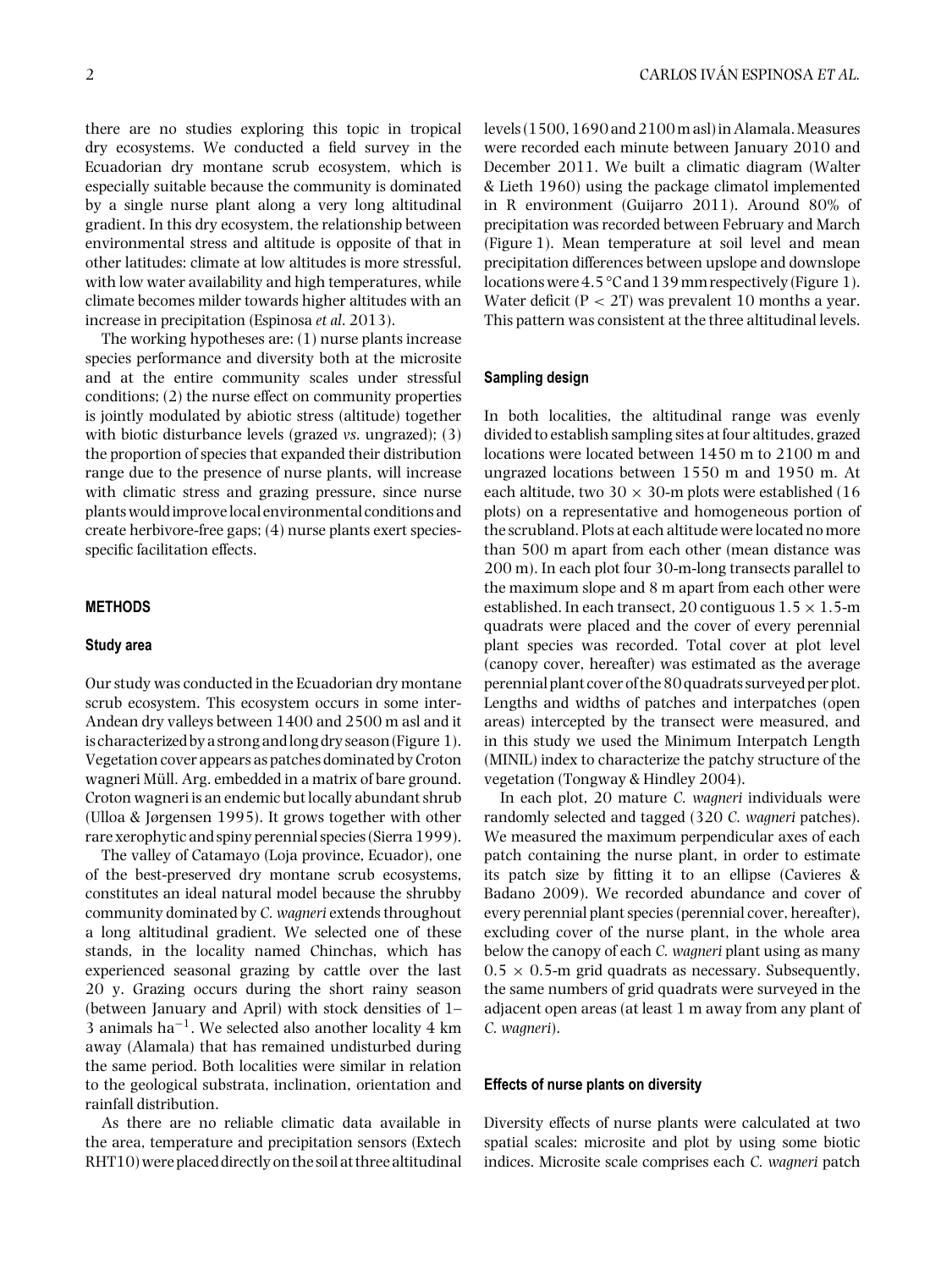

**Figure 1.** Study area in southern Ecuador and climatic diagrams of three weather stations at different altitudes. The small figure represents the Loja province (striped). The large figure shows distribution area of the Ecuadorian dry montane scrub ecosystem (black) in the Catamayo and Loja districts, and the two surveyed locations: Chinchas and Alamala (white stars) (a). Climatic diagram in the upper weather station (b), middle weather station (c) and lower station (d) in Alamala. Black areas and solid lines represent humid months, dotted areas arid months. Altitude, mean annual temperature and total annual precipitation of each weather station are shown. Mean temperature and total precipitation per month are represented from July 2010 to June 2011.

with its corresponding open area, and the plot level refers to richness and average perennial cover values at the whole plot (30  $\times$  30-m plots). Diversity was estimated by means of the inverse Simpson index (Jost 2006).

In order to detect plant–plant interactions and to quantify their effect on diversity at both community scales, we used four biotic indices, since plant interactions are not easily and univocally measured (Maestre *et al*. 2005). These indices were computed using both plant richness and perennial cover as surrogates of community and plant performance, respectively.We used the Relative Interaction Index (RII) proposed by Armas *et al*. (2004) to establish the net balance of the interaction between *C. wagneri* patches and the rest of the species in each

combination of altitude and grazing intensity. This index is based on the idea that the higher the richness or cover values in a certain microhabitat, the more benign microhabitat conditions are for the plant community (Armas *et al*. 2004, Choler *et al*. 2001). We calculated the RII in terms of richness and perennial cover at the microsite scale, as follows,

$$
RII_r = \frac{R_{nurse} - R_{open}}{R_{nurse} + R_{open}}
$$

where, R<sub>nurse</sub>: richness below *C. wagneri*, R<sub>open</sub>: richness in open areas.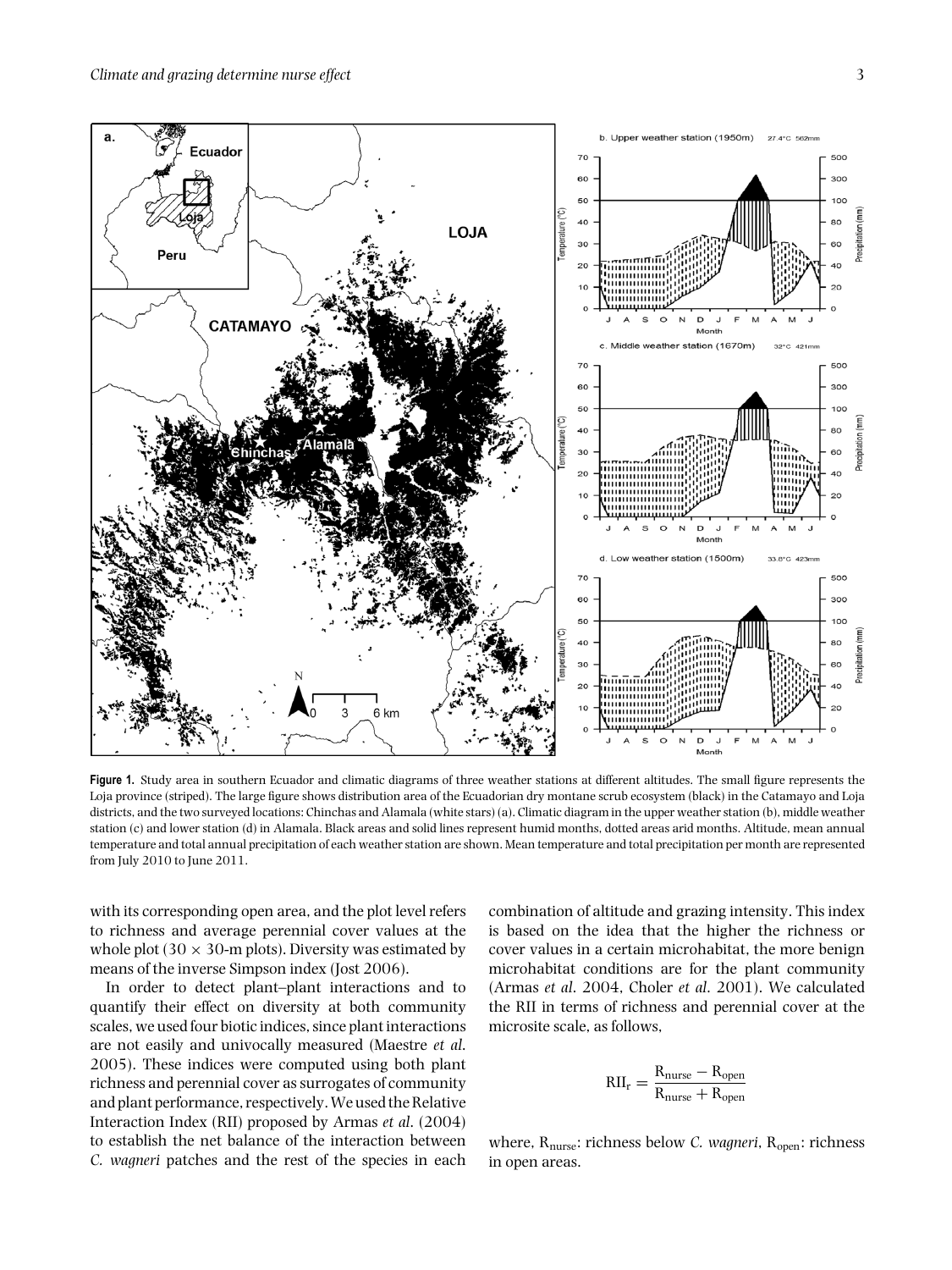In terms of perennial cover per *C. wagneri* patch:

$$
RII_c = \frac{C_{\text{nurse}} - C_{\text{open}}}{C_{\text{nurse}} + C_{\text{open}}}
$$

where,  $C<sub>nurse</sub>$ : total perennial cover below the canopy of *C. wagneri* patches, C<sub>open</sub>: total perennial cover in open areas.

In order to estimate the proportion of the species that increased their distribution range due to the presence of nurse plants, we built the following Obligate Species Index (OSI) and Expanded Distribution Index (EDI) at the microsite scale based on the Relative Interaction Index (RII; Armas*et al*. 2004). Both EDI and OSI indices provide information about the relative dominance of the species strictly related to each microsite: beneath patches or in bare areas

$$
OSI = \frac{(S_{\text{nurse}} - S_{\text{open}})}{(S_{\text{nurse}} + S_{\text{open}})}
$$

$$
EDI = \frac{(S_{\text{nurse}} - S_{\text{open}})}{\text{Total richness}}
$$

where, S<sub>nurse</sub> is the species number occurring exclusively under the canopy of nurse plants and  $S_{open}$  is the species number occurring only in the open area in each nurse/open sample pair; total richnessincludes the species present both beneath and outside the nurse plant. OSI and EDI indices differ in the amount of species considered for calculation of each index, OSI only includes the species exclusively linked to one of the two microsites avoiding those species that appeared in both of them (at microsite scale), while EDI considers every species present in each nurse-open system. These twoindices are bounded between 1 and −1 and have the same mathematical properties of the well-known RII (Armas *et al*. 2004).

In order to assess the Facilitation Effect Size ( $FES_{sn}$ ) of *C. wagneri* patches on the performance of the eight most abundant perennial species in the community, we created an index that measures the differences in cover for each species between the two microhabitats (nurse and open areas) at the plot scale.

$$
\text{FES}_{sp} = \frac{\sum_1^{20} \left( \frac{C_{\text{nurse}}}{\text{spl}} - \frac{C_{\text{open}}}{\text{spl}} \right)}{\sum_1^{20} A_{\text{nurse}}}
$$

where, Cnurse/spi is the cover of species*i* beneath *C. wagneri* patches, Copen/spi is the cover of species *i* in open areas, and Anurse is the patch area. Values for the 20 patches in each plot were summed up to obtain the Facilitation Effect Size index for each species per plot. The eight species evaluated were: *Baccharis salicifolia* Ruiz & Pavon (Asteraceae), *Croton wagneri* Müll. Arg. (Euphorbiaceae), *Gaya calyptrata* (Cav.) Kunth ex K. Schum. (Malvaceae), *Lantana canescens* Kunth (Verbenaceae), *Mimosa* sp. (Fabaceae), *Onoseris* sp. (Asteraceae), *Opuntia quitensis* Engelm. (Cactaceae) and *Stachytarpheta steyermarkii* Moldenke (Verbenaceae).

# **Data analyses and model fitting**

Non-linear mixed models (NLMM) were used to model community properties such as richness, diversity (inverse Simpson) and perennial cover (excluding canopy cover of *C. wagneri* patches), as well as the biotic indices built to estimate facilitation (five indices). The Relative Interaction Indices ( $\text{RII}_r$ ,  $\text{RII}_c$ ), the Obligate Species Index (OSI) and the Expanded Distribution Index (EDI) were modelled both at microsite and plot scales whereas the facilitation effect size (FES) for the most abundant species was modelled only at the plot scale. We used as fixed predictors the microsite (beneath patch *vs* open area), altitude (continuous variable), grazing (grazed vs. ungrazed) and the interaction altitude  $\times$  grazing. We also included in the model the following covariables: the Minimum Interpatch Length (MINIL) as a surrogate of the patchy structure of the vegetation, total canopy cover per plot as a surrogate of primary productivity (Maestre & Escudero 2009), and patch size. Plot was included as a random factor in order to account for spatial autocorrelation and other potential biases due to some unobserved trends related to our field experimental design (Warren 2010). To account for non-monotonic responses along the altitude gradient, we built models with and without the quadratic term of altitude and, in the first case, with and without its interaction with grazing. The convenience of including these terms was evaluated using the AIC criterion.

Since our variables were asymptotically bounded between a minimum and a maximum value, we fitted models based in two-parameter logistic functions  $\frac{e(a + bx)}{(1 + e^{(a + bx)})}$ , expanded and translated to fit the responses between the corresponding bounding limits (Legendre & Legendre 1998). This approach releases the analysis from the need to transform the data in order to fit any of the probability distributions usually assumed by GLMs (O'Hara & Kotze 2010). We performed the usual model diagnostics and when apparent violations were found, we refitted the standard errors of the coefficients by adjusting the estimated variance-covariance matrix by means of sandwich estimators (White 1996). Statistical analyses were performed with the packages stats, nlme (Pinheiro & Bates 2000) and nls (Bates & Chambers 1992) in the R environment.

# **RESULTS**

Overall, 26 perennial species were recorded in this study. Mean (±SE) species richness per *C. wagneri* patch and open area was  $3.4 \pm 1.3$  and  $2.3 \pm 1.1$ , respectively. Mean perennial cover (excluding *C. wagneri*) was  $21.9\% \pm$ 18.8% and  $4.5\% \pm 8.2\%$  beneath patches and in open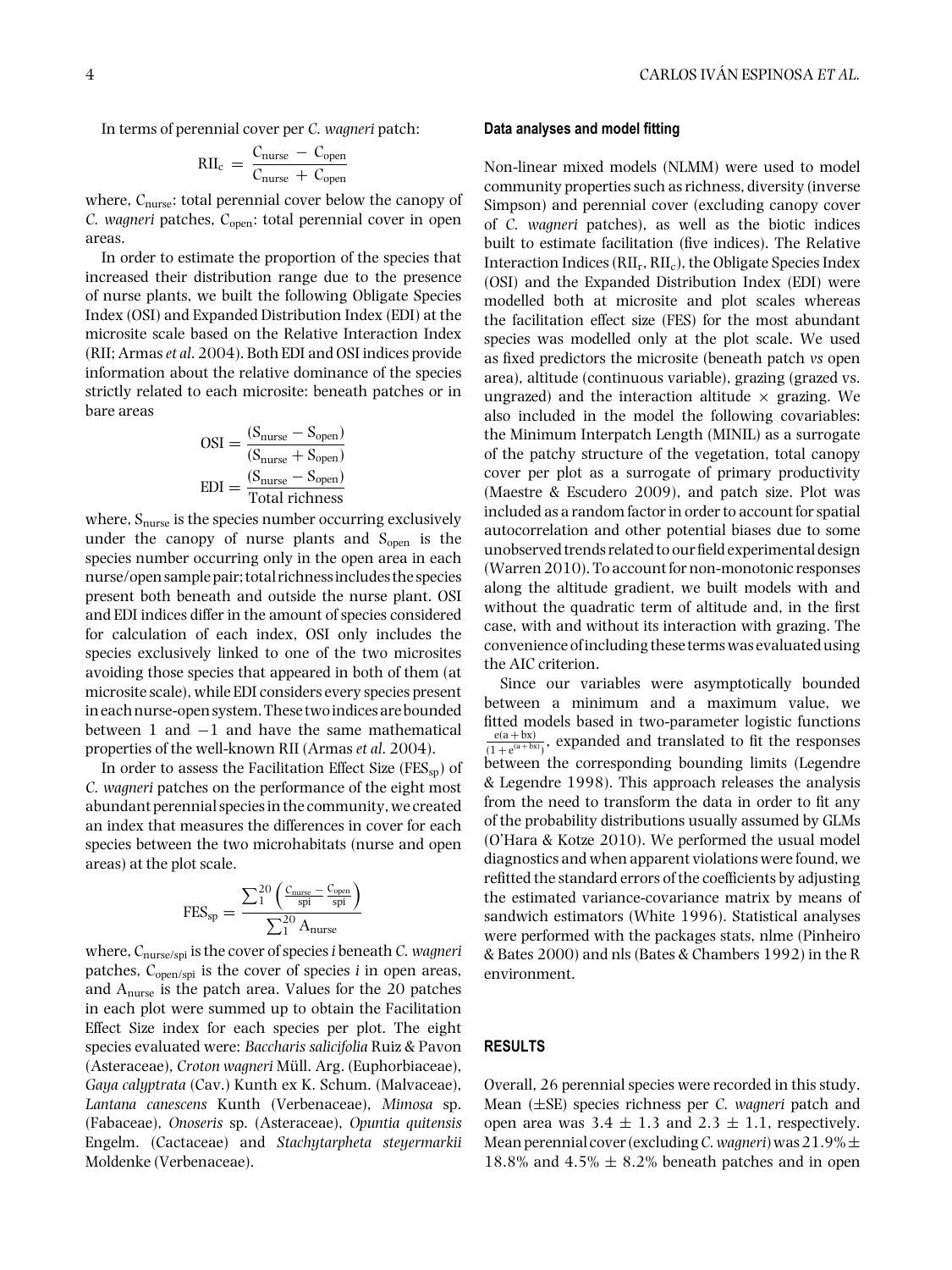**Table 1.** Coefficients of non-linear mixed models (NLMM) for community attributes at microsite level; perennial cover (excluding cover of the nurse plant), richness, diversity (inverse Simpson) and four biotic indices measured at the microhabitat scale: RIIr: Relative Interaction Index in terms of richness, RIIc: Relative Interaction Index in terms of cover, OSI: Obligate Species Index, EDI: Expanded Distribution Index. MINIL: Minimum Interpatch Length, Nurse/Open: Nurse (0), Open (1). Total canopy cover per plot is used as a surrogate of primary productivity. Patch size: total area surveyed for each nurse/open sample pair. A quadratic term is showed as  $^2$ . n.s.: Not significant. \*: P < 0.05; \*\*: P < 0.01; \*\*\*: P < 0.001. n.i.: Variables not included in the model.

| Predictor                              | Perennial cover | Richness  | Diversity   | RIIr       | RIIc        | <b>OSI</b> | EDI        |
|----------------------------------------|-----------------|-----------|-------------|------------|-------------|------------|------------|
| Intercept                              | $74.1***$       | n.s.      | n.s.        | $4.1**$    | $-47.9**$   | $5.8*$     | $4.1***$   |
| Altitude                               | $-0.1***$       | n.s.      | n.s.        | $-0.002**$ | $0.06**$    | $-0.002*$  | $-0.002*$  |
| Altitude <sup>2</sup>                  | $<0.001***$     | n.s.      | n.s.        | n.i.       | $<-0.001**$ | n.i.       | n.i.       |
| Grazing                                | $-80.7***$      | n.s.      | $-35.4**$   | $-5.6***$  | $68.6**$    | $-5.7**$   | $-5.4***$  |
| Altitude $\times$ Grazing              | $0.1***$        | n.s.      | $0.04**$    | $0.003***$ | $-0.1***$   | $0.003**$  | $0.003***$ |
| Altitude <sup>2</sup> $\times$ Grazing | $<-0.001***$    | n.s.      | $<-0.001**$ | n.i.       | $<0.001***$ | n.i.       | n.i.       |
| Nurse/Open                             | $-1.8***$       | $-0.6***$ | $-0.6***$   | n.i.       | n.i.        | n.i.       | n.i.       |
| MINIL                                  | $-1.4***$       | n.s.      | n.s.        | n.s.       | $-2.4**$    | n.i.       | n.i.       |
| Canopy cover                           | $0.02***$       | n.s.      | n.s.        | n.s.       | n.s.        | $-0.002**$ | n.s.       |
| Patch size                             | $-0.02***$      | $0.04***$ | $0.02***$   | $-0.04***$ | n.s.        | $-0.04**$  | $-0.04***$ |

**Table 2.** Coefficients of non-linear mixed models (NLMM) for richness and perennial species cover (excluding nurse cover) at plot scale. Nurse/Open: Nurse (0), Open (1). Canopy cover per plot is used as a surrogate of primary productivity. n.s.: Not significant.  $***: P < 0.001$ .

| Predictor                 | Perennial cover | Richness  |
|---------------------------|-----------------|-----------|
| Intercept                 | $23.7***$       | n.s.      |
| Altitude                  | $-0.01***$      | n.s.      |
| Grazing                   | $-25.1***$      | n.s.      |
| Altitude $\times$ Grazing | $0.01***$       | n.s.      |
| Nurse/Open                | $-2.4***$       | $-1.2***$ |
| Canopy cover              | n.s.            | n.s.      |

areas, respectively. The most abundant perennial species were *Lantana canescens* (36.5%), *Gaya calyptrata* (18.9%) and *Stachytarpheta steyermarkii* (16.2%).

Fewer species and more reduced perennial cover occurred in open areas than in patches. Furthermore, four species (*Lycianthes lycioides* (L.) Hassl.(Solanaceae), *Euphorbia tirucalli*L. (Euphorbiaceae),*Puyalanata* (Kunth) Schult. f. (Bromeliaceae), and *Peperomia peltigera* C. DC. (Piperaceae) – 16% of the total perennials), occurred exclusively under *C. wagneri* patches, whereas no species grew exclusively in open areas. At high altitudes (more benign conditions) perennial cover under *C. wagneri* was reduced both at microsite and plot scales (Tables 1, 2). At the microsite scale, cover was better explained by the inclusion of a quadratic term for altitude in the definitive model. This means that environmental conditions at both ends of the altitudinal gradient exerted a relatively similar effect on perennial cover different from middle altitudes (Figure 2). However, altitude had no effect on species richness or diversity. Grazed locations showed less perennial cover and lower diversity but similar species richness.

A significant interaction between altitude and grazing on perennial cover happened both at the microsite and plot scales, and on diversity exclusively at microsite scale (Figure 2). In the ungrazed locality, perennial cover showed higher values at lower and upper altitudes and low cover values at middle altitudes, both beneath nurse plants and in open areas. In contrast, under grazing conditions, cover values for both microsites remained almost constant along the altitudinal gradient. A similar trend was observed at the entire community level. Microsite diversity showed opposing trends in grazed and ungrazed localities (Figure 2c); while in the ungrazed locality diversity increased towards the milder high altitudes, under grazing conditions maximum diversity occurred at middle altitudes (Figure 2c).

The Relative Interaction Indices (RIIc and RIIr for cover and richness respectively) showed a positive net effect of facilitation except in the ungrazed locality at the milder highest altitudes, where the nurse effect vanished or even became detrimental (Figure 3a,b). Facilitation intensity was largely determined by the interaction between grazing and altitude (Table 1). In the ungrazed locality, the nurse effect increased species richness at the most stressful low altitudes while no nurse effect was detected at the mild high altitudes. In contrast, under grazing conditions, the nurse effect on species richness was more important at the highest altitudes, while when climate stress and grazing co-occurred at low altitudes the positive effect of nurse plants almost vanished. This trend was also observed with the Obligate Species Index (OSI) and the Expanded Distribution Index (EDI) at the microsite scale (Table 1, Figure 3). These indices revealed that in ungrazed conditions, the proportion of obligate species associated with the microhabitat created by the nurse plant increased towards the most stressful low altitudes. In other words, nurse plants improved environmental conditions for a larger proportion of species at low altitudes. The opposite effect was observed under grazing conditions, where the proportion of species tightly associated with the nurse microhabitat increased towards higher altitudes. However, no significant effects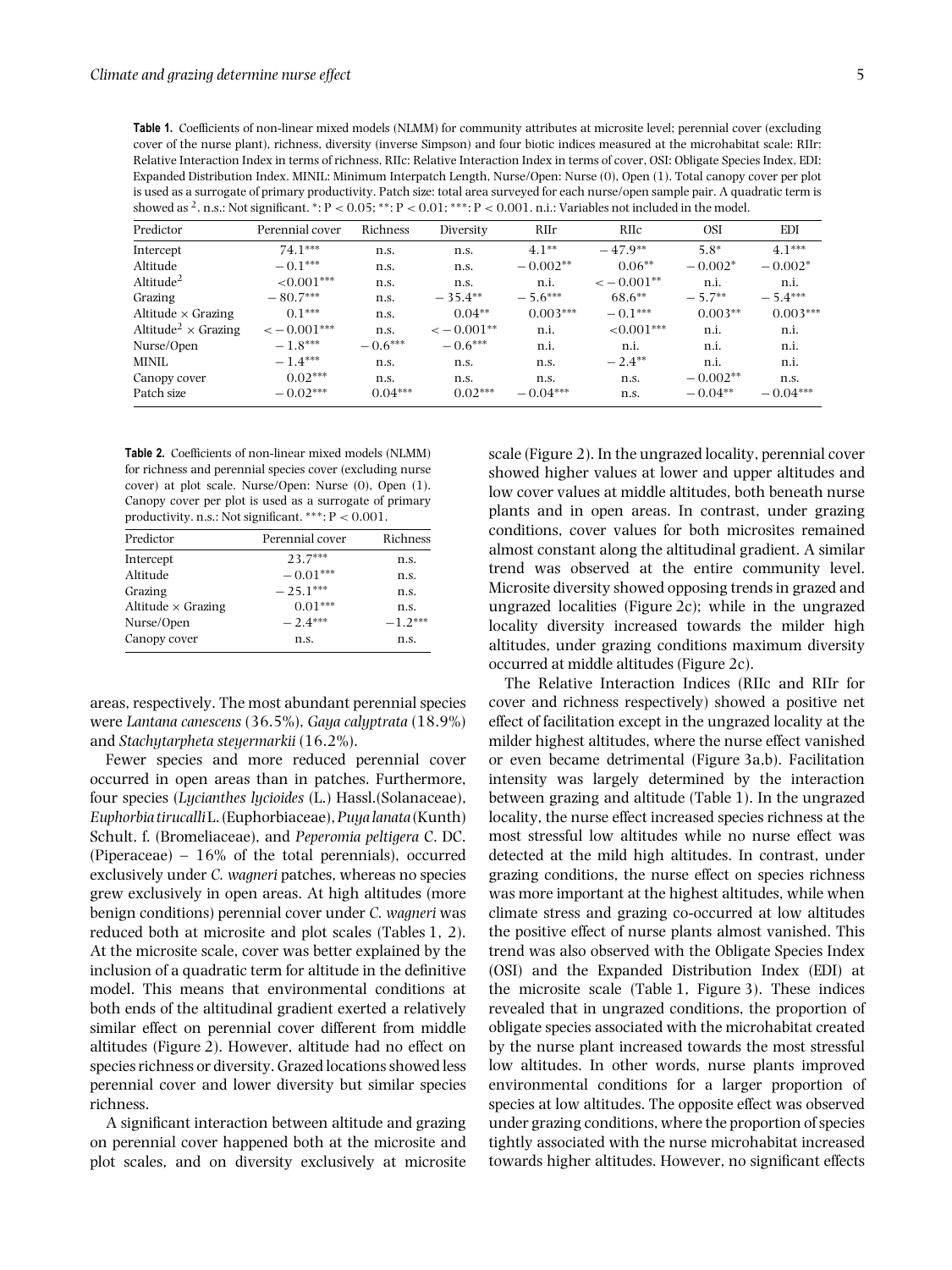

**Figure 2.** Non-linear mixed models for plant cover at microsite (a) and plot (b) scales and for diversity at plot scale (c). Circles represent samples: black circles correspond to undisturbed locations and white circles to grazed locations of the Ecuadorian dry montane ecosystem. Solid lines represent the fitted model for undisturbed locations (thick line: beneath nurse, thin line: open zone) and dotted lines for grazed locations (thick line: beneath nurse, thin line: open zone).

of altitude or grazing on these indices were observed at the plot level  $(P \gg 0.05$ ; data not shown).

Performance of the most abundant perennial species at the plot level in terms of cover under *C. wagneri*, measured by the Facilitation Effect Size  $(FES_{sp})$  index, showed a significant effect of the nurse plant on only two species: *Croton wagneri* (saplings living beneath canopy) and *Opuntia quitensis*(Figure 3e,f). In ungrazed conditions, the facilitation effect of nurses strikingly increased towards the most stressful end of the altitudinal gradient (low altitudes), while, under grazing conditions, the effect of nurse plants for both species was close to zero along the altitudinal gradient (Table 3).

# **DISCUSSION**

Our hypothesis about nurse plant effects on community properties is confirmed, i.e. nurse plants increased species diversity not only at the microsite scale but also at the entire community level. We detected four perennial species that were strictly associated with *C. wagneri* patches and never occurred in open areas. The mechanisms involved in this relationship are not easy to establish. *Lycianthes lycioides* is a bird-dispersed species. Thus, most likely, *C. wagneri* may act as a perch structure for this species which is able to establish beneath its canopy. The other three species (*Euphorbia tirucalli*, *Peperomia peltigera* and *Puya lanata*) are not bird-dispersed and the mechanisms underlying this relationship could be related to micro-environmental amelioration, or to a seed trapping effect beneath *C. wagneri* canopies.

This reinforces the idea that nurse plants are crucial for determining diversity at the whole community level, especially in stressful environments (Cavieres & Badano 2009, Michalet *et al.* 2006). Pioneering studies on the effect of abiotic stress gradients on species diversity suggested that mild environments allow high primary productivity conditions that enhances competition leading to a reduction in species richness (Grime 1973), whereas, under stressful environmental conditions physiological restrictions led to reduced species richness. Our results on the effect of altitude on community properties of the dry tropical shrubland greatly disagree with the above framework, specially at the most stressful low altitudes, and gives conclusive support to the Stress Gradient Hypothesis (SGH) (Callaway 1997). We observed that perennial species cover (excluding adult *C. wagneri*), was higher at low altitudes, both at microsite and plot scales. We suggest that the mechanisms underlying this pattern are related to the nurse effect of *C. wagneri* plants which lessens the abiotic stress and thus enhances plant performance and plant cover within canopied areas.

In this tropical dry ecosystem, diversity showed a Ushaped relationship with altitude in ungrazed conditions. Higher diversity values were detected at both extremes of the climate gradient. Although this U-shaped relationship could seem counterintuitive, Mittelbach *et al*. (2001) in their review of studies dealing with productivity *vs*. richness variability, found a substantial number of such patterns. Scheiner & Jones (2002) suggested that the Ushaped relationships may be due to community transition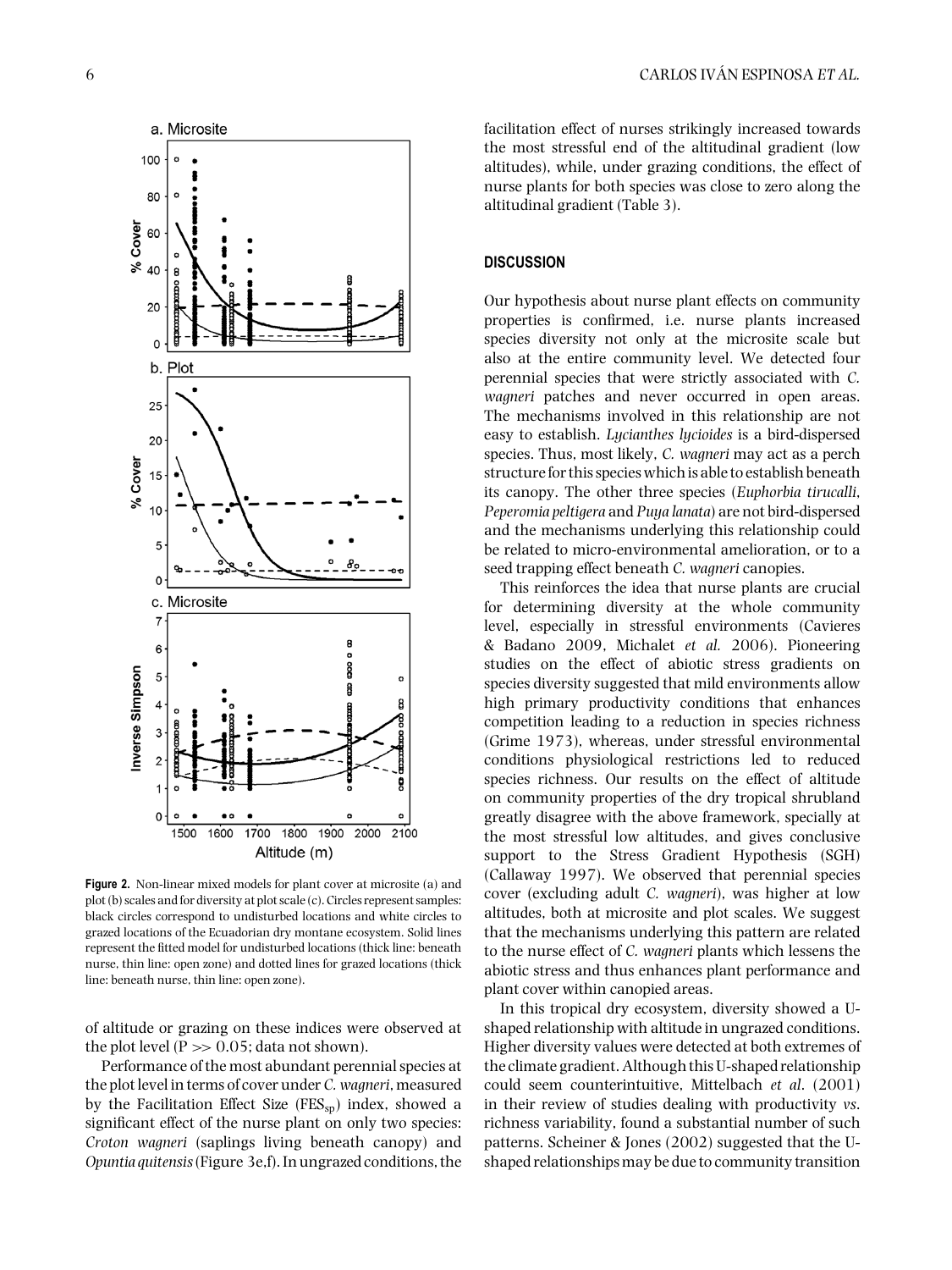

**Figure 3.** Non-linear mixed models for the biotic indices. The models were evaluated at microsite scale: RIIc: Relative Interaction Index for cover (a), RIIr: Relative Interaction Index for richness (b), OSI: Obligate Species Index (c), EDI: Expanded Distribution Index (d), and at plot scale: FES: Facilitation Effect Size index for*Croton wagneri*(e) and*Opuntia quitensis*(f). Circles represent samples: black circles correspond to undisturbed locations and white circles to grazed locations of the Ecuadorian dry montane ecosystem. Solid lines represent the fitted model for undisturbed location and dotted lines for grazed locations.

**Table 3.** Coefficients of non-linear mixed models (NLMM) for the Facilitation Effect Size (FES) index for the eight most abundant species in the community. Croton: *Croton wagneri*, Gaya: *Gaya calyptrata*, mimosa: *Mimosa* sp., Opuntia: *Opuntia quitensis*, Stachy: *Stachystarpheta steyermarkii*, Lantana: *Lantana canescens,* Baccharis: *Baccharis salicifolia*, Onoseris: *Onoseris* sp. Canopy cover: is a surrogate of primary productivity per plot. ∗: P < 0.01.

| Predictor                                   | Facilitation Effect Size (FES) index |      |        |          |         |         |           |          |  |
|---------------------------------------------|--------------------------------------|------|--------|----------|---------|---------|-----------|----------|--|
|                                             | Croton                               | Gava | Mimosa | Opuntia  | Stachy  | Lantana | Baccharis | Onoseris |  |
| Intercept                                   | n.s.                                 | n.s. | n.s.   | $20.05*$ | n.s.    | n.s.    | n.s.      | n.s.     |  |
| Altitude                                    | n.s.                                 | n.s. | n.s.   | n.s.     | n.s.    | n.s.    | n.s.      | n.s.     |  |
| Grazing                                     | $-21.4*$                             | n.s. | n.s.   | $-21.2*$ | n.s.    | n.s.    | n.s.      | n.s.     |  |
| $\mathrm{Altitude} \times \mathrm{Grazing}$ | $0.01*$                              | n.s. | n.s.   | $0.01*$  | n.s.    | n.s.    | n.s.      | n.s.     |  |
| Canopy cover                                | n.s.                                 | n.s. | n.s.   | $-0.1*$  | $0.04*$ | n.s.    | n.s.      | n.s.     |  |

zones close to the limits of the gradient. This is likely to happen in our study, since close to the upper boundary of the *C. wagneri* scrub community, and related to the increase in water availability, species belonging to the tropical montane forest appear; whereas in the lowest stressful zones, the intensity of nurse effects may increase diversity.

However, when the effect of grazing was superimposed on the abiotic stress gradient, the above-mentioned cover and diversity patterns suffered a substantial change. Plant cover remained quite constant all along the altitudinal gradient in grazed locations, both at the microsite and entire community scales. A possible mechanism underlying this pattern could be related to the foraging behaviour of large herbivores. It has been stated that foragersmove slowly across very productive communities and rapidly across less productive ones (Ruyle & Dwyer 1985), probably because foraging thresholds of large herbivores are reached more quickly in poor patches than in rich ones, causing lower residence time of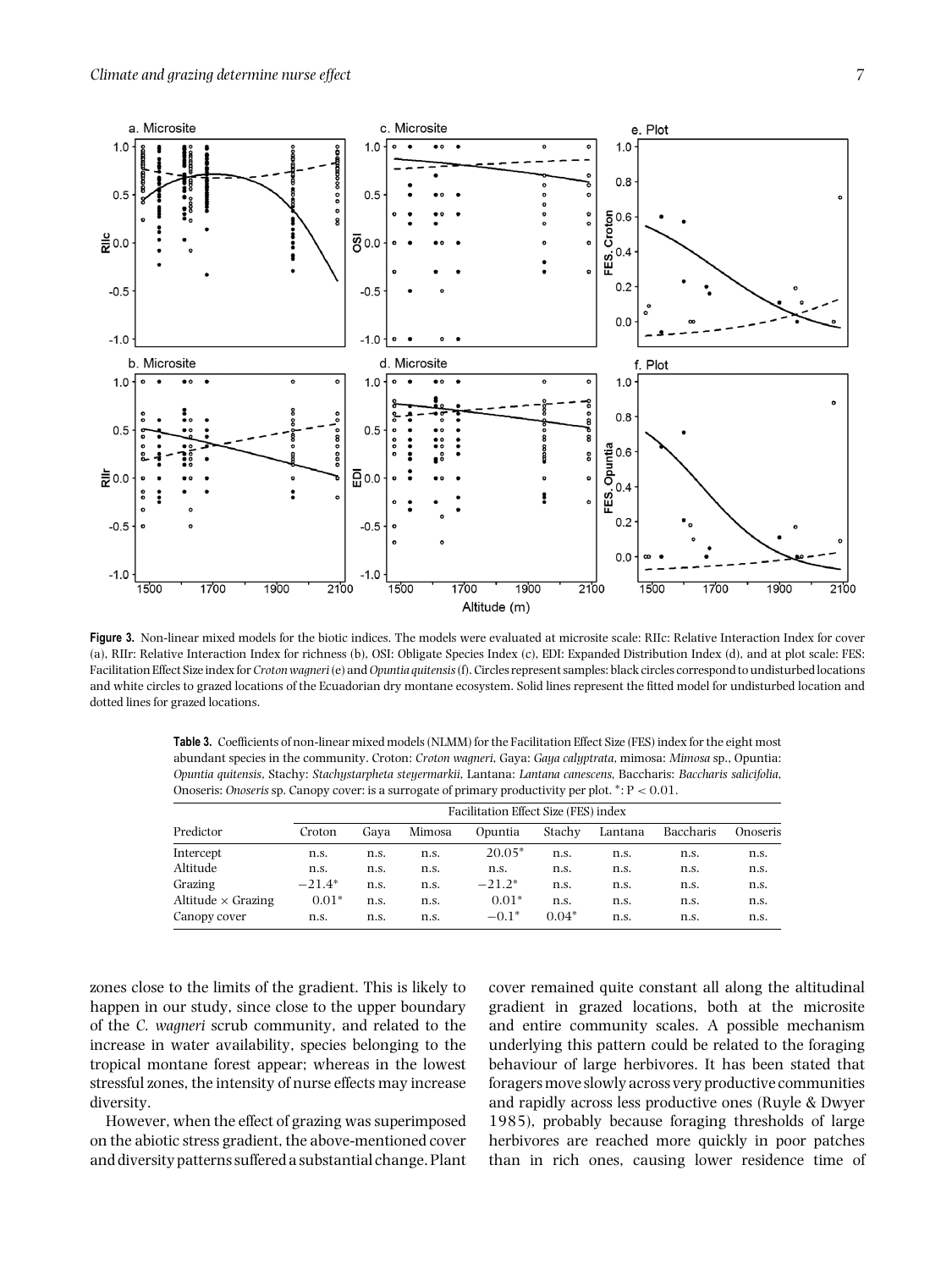herbivores per patch in unproductive systems (Senft *et al.* 1987). Since our study system is a low-productivity semi-arid shrub community, it is likely that cattle and natural herbivores move relatively fast along the entire altitudinal gradient, and consequently they likely act as a homogenizing agent on plant productivity in our system. Obviously, this point deserves specific study.

Surprisingly, diversity in grazed locations showed a humped pattern along the altitudinal gradient with higher values of diversity at intermediate altitudes and lower values at both extremes of the altitudinal range. This pattern along productivity gradients has also been described by Grime (1973). He proposed that under mild conditions competitive interactions usually prevail but when a disturbance agent like grazing joins in, competition intensity reduces and more species can co-occur, increasing total diversity. However, this explanation does not fit with the decay in diversity at the highest altitudes. It is possible that under more benign conditions the abundance of more palatable plant species increase and consequently herbivores may spend more time foraging (Senft *et al*. 1987) locally removing some plant species. Our study demonstrates that the concurrent effect of climate and grazing exerted a crucial effect on plant community properties. The superimposed grazing pressure dramatically altered the importance of climate on community properties (Graff *et al.* 2007).

#### **Nurse effect under climate and grazing variation**

Previous studies in alpine (Cavieres *et al.* 2006), desert (Bowers 2005) and Mediterranean (Escudero *et al.* 2004) habitats have provided solid evidence for positive plant–plantinteractions, especiallywith cushion-forming species. The enhancement of the intensity of positive associations along an altitude gradient is one of the most consistent findings (Cavieres *et al.* 2006). However, predominance of positive versus negative interactions along altitude gradients differs among ecosystems. Thus, in Chilean Mediterranean climate type ecosystems and in tropical dry forests the magnitude of facilitation increases towards lower altitudes, most likely due to limited water availability caused by high temperatures and low precipitation, typical of these zones (Cavieres*et al.* 2006, Espinosa *et al.* 2011). Our results are in line with these findings, and, even more, since our study comprised a long altitudinal range (600 m), we could ascertain that the magnitude of plant–plant interactions, measured as the Relative Interaction Index in terms of cover (RIIc), followed a humped pattern along the altitude gradient. We observed a peak on the magnitude of the nurse effect atintermediate altitudesin ungrazed conditions, probably because at the most stressful lower altitudes plants are not able to sufficiently improve climate harshness and at the

middle and upper altitudes competition interactions may prevail, reducing plant cover beneath plants of *C. wagneri*. In the grazed locality nurses had a positive and quite constant effect on plant cover all along the altitudinal gradient. This may reflect the effect of nurse plants as safe sites for species establishment in grazed locations independently of climate conditions.

In order to understand this shift in the intensity and direction of plant interactions, the Obligate Species (OSI) and the Extended Distribution Indices (EDI), allow us to discern some of the mechanisms that may be involved. Both indices point to an increase in the proportion of species tightly associated with nurse plants towards higher altitudes under grazing conditions. These results imply that under grazing pressure the importance of the nurse effect was extended to zones with relatively benign climates, changing the magnitude of nurse effects from competition to facilitation (Oesterheld & Oyarzábal 2004). This suggests that the primary effect of nurse amelioration along stressful climate gradients is secondly modulated by grazers. As a consequence, under grazing conditions the expected response of facilitation along stress gradients can hardly be found. Our results may help to explain most discrepancies dealing with the generalization of the Stress Gradient hypothesis to other ecosystems (Maestre *et al.* 2009).

# **Species-specific response to co-occurring biotic and abiotic environmental limitations**

Climate and grazing influence on species-specific nurse effect was evaluated in terms of cover with the eight most abundant species by means of the Facilitation Effect Size  $(FES_{sp})$  index for each species. We found a significant effect of altitude or grazing for two species only: *Croton wagneri* juveniles and *Opuntia quitensis*. In both species the magnitude of the nurse effect was larger in ungrazed locations at low altitudes, where the abiotic environmental stress could be overcome by nurse plants, resulting in an increase of plant cover beneath plants of *C. wagneri*. At the milder high altitudes, the nurse effect nearly disappeared, being the plant cover beneath and outside nurse plants almost similar. These results suggest that cattle actively grazed on seedlings of both species homogenizing species cover beneath and outside patches.

Our study highlights the role of *C. wagneri* as a nurse plant in the rare Ecuadorian dry scrub, in terms of its effect on richness and total plant cover at the microsite and the entire community scale. The effect of nurse plants was transferred to the entire community by means of four perennial species strictly associated with patches of *C. wagneri*. This study remarks the importance of evaluating the joint effect of the two co-occurring stressors (climate and grazing) on plant community attributes, because the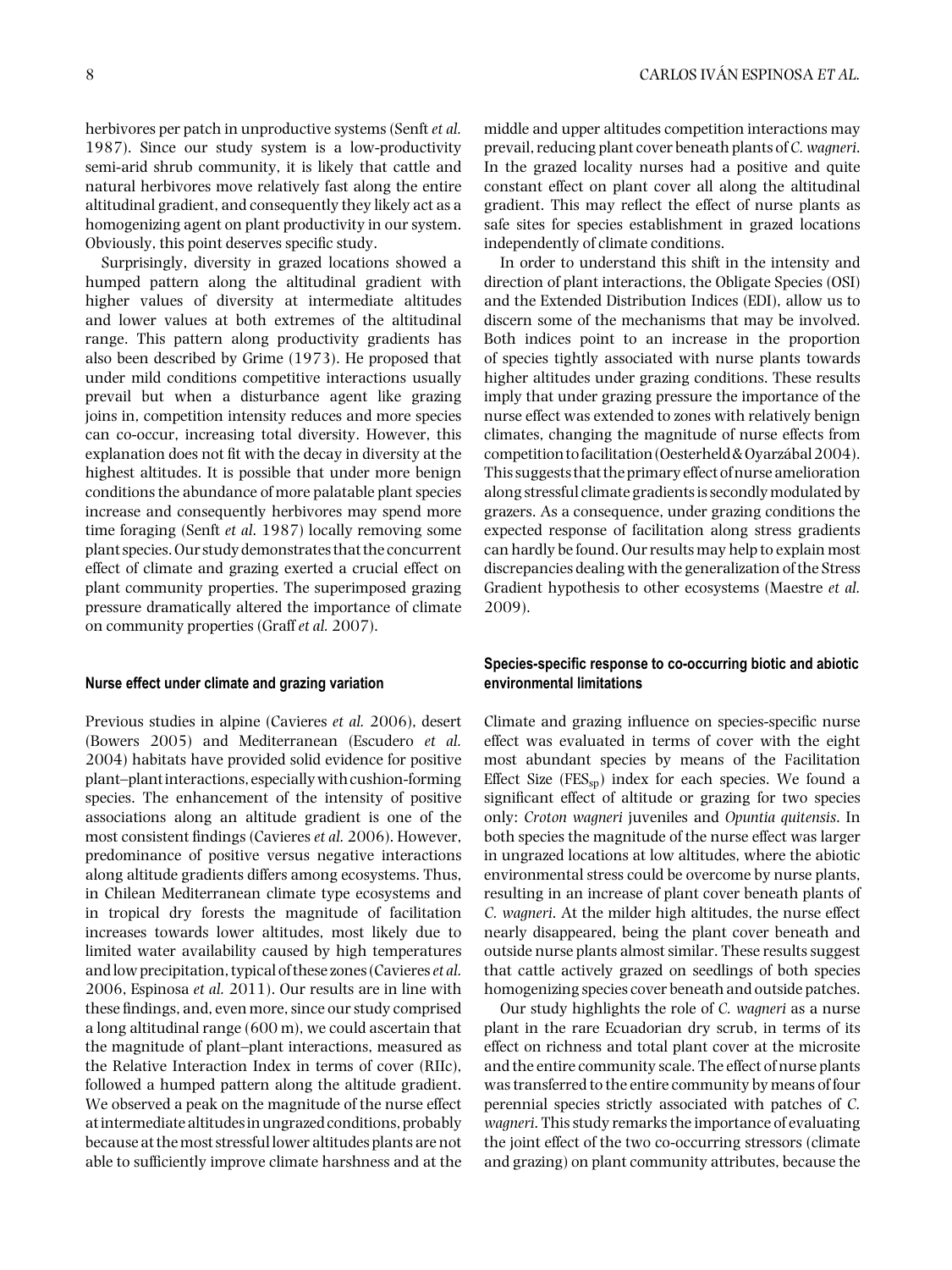biotic stress created by herbivores greatly altered the magnitude and could even change the sign of species interactions. This study validates the SGH theory for this dry tropical system, since we detected that the importance of the nurse effect increased with abiotic stress. We conclude that the nurse effect is crucial in regulating community properties both at microsite and at the entire community scales.

# **ACKNOWLEDGEMENTS**

This work has been partially supported by the following projects: A/030244/10 (Agencia Española de Cooperacion Internacional para el Desarrollo – AECID), ´ REMEDINAL2 P2009/AMB-1783 (Madrid Autonomus Government), MOUNTAINS CGL2012–38427 (Spanish Ministry of Science and Innovation), PIC 08 139 – (Ecuador Secretaria Nacional de Educacion Superior ´ Ciencia, Tecnología e Innovación – SENESCYT, www.senescyt.gob.ec), SENESCYT scholarship 2008–2. Thanks to MALCA S.A. for the access to the study area.

# **LITERATURE CITED**

- AGUIAR, M. R. & SALA, O. E. 1999. Patch structure, dynamics and implications for the functioning of arid ecosystems. *Trends in Ecology and Evolution* 14:273–277.
- ARMAS, C., ORDIALES, R. & PUGNAIRE, F. I. 2004. Measuring plant interactions: a new comparative index. *Ecology* 85:2682–2686.
- ARMAS, C., PUGNAIRE, F. I. & SALA, O. E. 2008. Patch structure dynamics and mechanisms of cyclical succession in a Patagonian steppe (Argentina). *Journal of Arid Environments* 72:1552–1561.
- BATES, D. M. & CHAMBERS, J. M. 1992. Nonlinear models. Pp. 421– 454 in Chambers, J. M. & Hastie, T. J. (eds.). *Statistical models in S*. Wadsworth & Brooks/Cole, Pacific Grove.
- BOWERS, J. 2005. Influence of climatic variability on local population dynamics of a Sonoran Desert *Platyopuntia*. *Journal of Arid Environments* 61:193–210.
- CALLAWAY, R. M. 1997. Positive interactions in plant communities and the individualistic-continuum concept. *Oecologia* 112:143–149.
- CALLAWAY, R. M. 2007.*Positive interactions and interdependence in plant communities*. Springer, Dordrecht. 415 pp.
- CAVIERES, L. A. & BADANO, E. I. 2009. Do facilitative interactions increase species richness at the entire community level? *Journal of Ecology* 97:1181–1191.
- CAVIERES, L. A., BADANO, E. I., SIERRA-ALMEIDA, A., GÓMEZ-GONZALEZ, S. & MOLINA-MONTENEGRO, M. A. 2006. Positive ´ interactions between alpine plant species and the nurse cushion plant *Laretia acaulis* do not increase with elevation in the Andes of central Chile. *New Phytologist* 169:59–69.
- CHOLER, P., MICHALET, R. & CALLAWAY, R. M. 2001. Facilitation and competition on gradients in alpine plant communities. *Ecology* 82:3295–3308.
- CRAIN, C. M. & BERTNESS, M. D. 2006. Ecosystem engineering across environmental gradients: implications for conservation and management. *BioScience* 56:211–218.
- ESCUDERO, A., GIMENEZ-BENAVIDES, L., IRIONDO, J. M. & RUBIO, A. ´ 2004. Patch dynamics and islands of fertility in a high mountain Mediterranean community. *Arctic, Antarctic, and Alpine Research* 36:518–527.
- ESPINOSA, C. I., CABRERA, O., LUZURIAGA, A. L. & ESCUDERO, A. 2011. What factors affect diversity and species composition of endangered Tumbesian dry forests in southern Ecuador? *Biotropica* 43:15–22.
- ESPINOSA, C. I., LUZURIAGA, A. L., DE LA CRUZ, M., MONTERO, M. & ESCUDERO, A. 2013. Co-occurring grazing and climate stressors have different effects on the total seed bank when compared to the persistent seed bank. *Journal of Vegetation Science*. DOI: 10.1111/jvs.12043.
- GRAFF, P., AGUIAR, M. R. & CHANETON, E. J. 2007. Shifts in positive and negative plant interactions along a grazing intensity gradient. *Ecology* 88:188–199.
- GRIME, J. P. 1973. Competitive exclusion in herbaceous vegetation. *Nature* 242:344–347.
- GUIJARRO, J. 2011. *User´s guide to climatol*. Agency of State Meteorological Office, Balearic Islands. 33 pp.
- HACKER, S.D.&GAINES, S.D. 1997. Someimplications of direct positive interactions for community species diversity. *Ecology* 78:1990– 2003.
- JOST, L. 2006. Entropy and diversity. *Oikos* 113:363–375.
- KÖRNER, C. & PAULSEN, J. 2004. A world-wide study of high altitude treeline temperatures. *Journal of Biogeography* 31:713–732.
- LEGENDRE, P. & LEGENDRE, L. 1998. *Numerical ecology*. Elsevier, Amsterdam. 853 pp.
- MAALOUF, J. P., LE BAGOUSSE-PINGUET, Y., MARCHAND, L., BÂCHELIER, E., TOUZARD, B. & MICHALET, R. 2012. Integrating climate change into calcareous grassland management. *Journal of Applied Ecology* 49:795–802.
- MAESTRE, F. & CORTINA, J. 2005. Remnant shrubs in Mediterranean semi-arid steppes: effects of shrub size, abiotic factors and species identity on understorey richness and occurrence. *Acta Oecologica* 27:161–169.
- MAESTRE, F. T. & ESCUDERO, A. 2009. Is the patch size distribution of vegetation a suitable indicator of desertification processes? *Ecology* 90:1729–1735.
- MAESTRE, F. T., VALLADARES, F. & REYNOLDS, J. F. 2005. Is the change of plant–plant interactions with abiotic stress predictable? A meta-analysis of field results in arid environments. *Journal of Ecology* 93:748–757.
- MAESTRE, F. T., CALLAWAY, R. M., VALLADARES, F. & LORTIE, C. J. 2009. Refining the stress-gradient hypothesis for competition and facilitation in plant communities. *Journal of Ecology* 97:199– 205.
- MICHALET, R., BROOKER, R. W., CAVIERES, L. A., KIKVIDZE, Z., LORTIE, C. J., PUGNAIRE, F. I., VALIENTE-BANUET, A. & CALLAWAY, R. M. 2006. Do biotic interactions shape both sides of the humped-back model of species richness in plant communities? *Ecology Letters* 9:767–73.